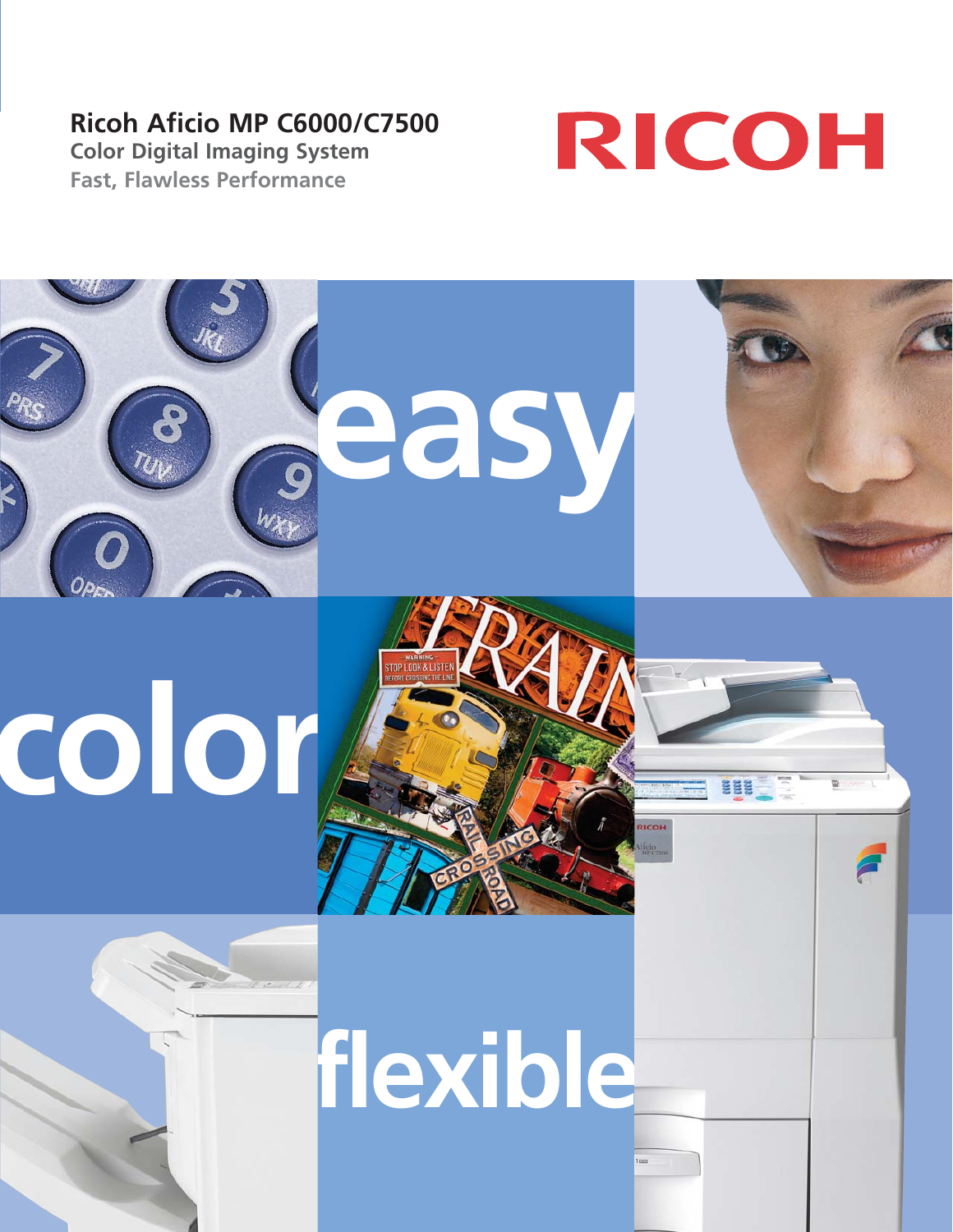# **Ricoh Aficio MP C6000/C7500**

## **Productivity and Quality that Leads the Pack.**

**To stay ahead of the competition, your organization has to move quickly, work harder, stay focused and deliver outstanding results, every single day. That's where the RICOH® Aficio® MP C6000/C7500 Series comes in. These innovative color multifunctional products (MFPs) provide an unprecedented combination of high-speed productivity, spectacular image quality and proven reliability, all with cost-effective operation. With the fastest output speeds in their class, the Ricoh Aficio MP C6000 and Ricoh Aficio MP C7500 set a new industry standard for color and black & white performance.**

> RICOH Aficio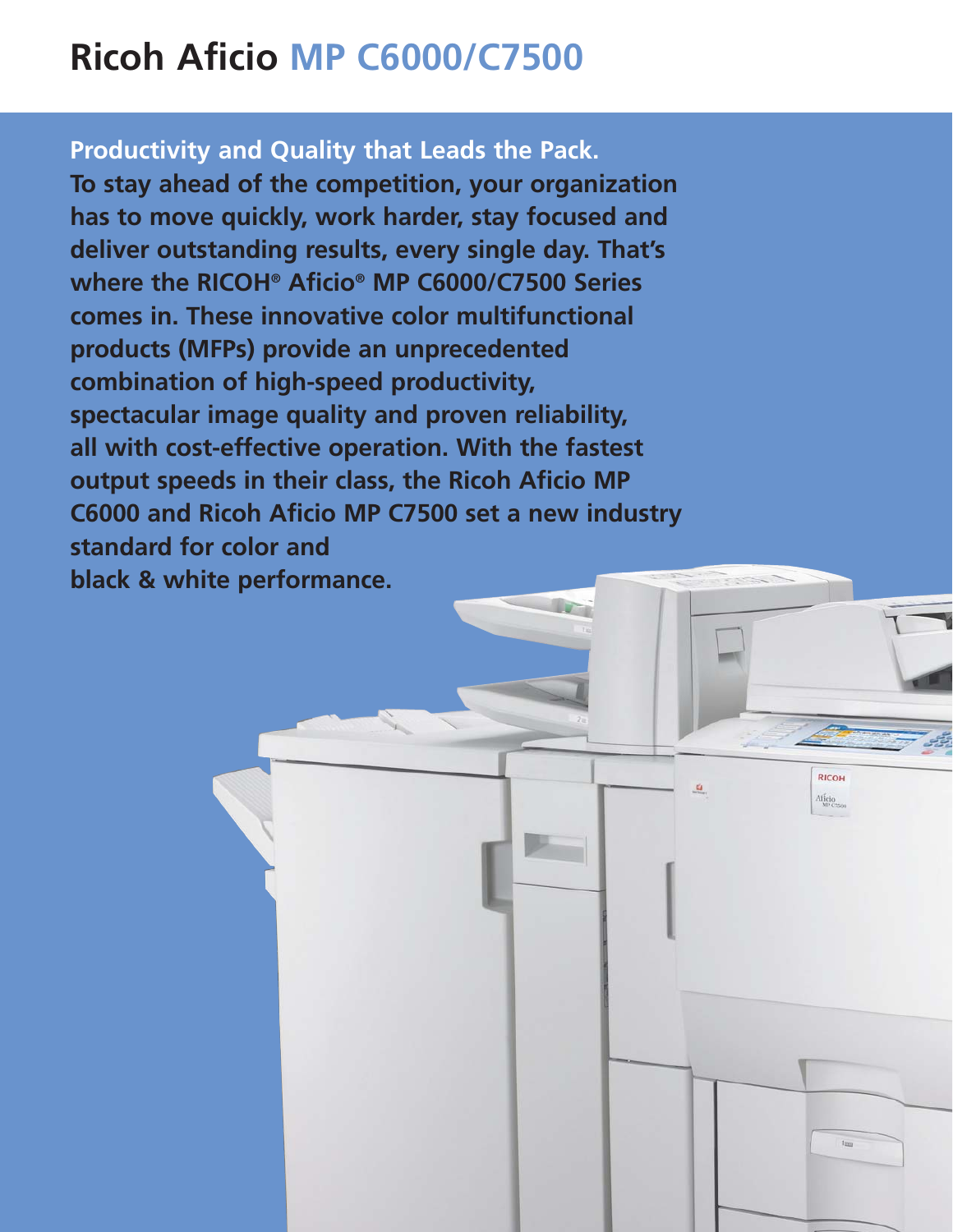# **FastFlexibleReliableVersatile**

## **Productivity and Convenience**

**You can't worry about tomorrow if you can't deliver today. That's why the Ricoh Aficio MP C6000/C7500 Series provides superior speed and reliability. So you get immediate turnaround for critical jobs plus the confidence that these systems will be ready when you need them.** 

- Outpace similarly equipped systems with the Ricoh Aficio MP C6000, which delivers 55 color and 60 black & white copies per minute (cpm), or the Ricoh Aficio MP C7500, which reaches speeds of 70 color and 75 black & white cpm. Both offer duplexing at 100% of rated speed.
- Access exactly what you need in a few menu selections with the large, full-color WVGA control panel. This intuitive LCD touch-screen comes standard on all Ricoh color MFPs, so you can expand the fleet without retraining users.
- Handle quick-turn jobs with a shorter warm-up time and a faster firstcopy time than any other high-speed color device in this segment.
- Maximize productivity by reloading paper while the current job is still running. With all options, these systems hold up to 7,400 sheets.

## **Put Your Best Image Forward**

**Full-color documents get more attention, so they have to look amazing. Choose the Ricoh Aficio MP C6000/C7500 Series to deliver highquality color documents that strengthen your image and impress your customers.**

- Ensure exceptional image quality with true 600 dpi scanning, printing, and copying, while other Ricoh technologies provide vivid, saturated colors and sharp, elegant black & white documents.
- Expect enhanced definition, consistent coverage and density with new Ricoh toner technology. Smaller, more uniform particles result in smooth blends, solid fills and crisp text.

## **Dramatic Cost Savings**

**The Ricoh Aficio MP C6000/C7500 are complete color solutions. Eliminate outsourcing, consolidate output from multiple laser/inkjet printers and significantly reduce operating costs while increasing your profitability.**

- Fast-paced offices can print full-color marketing collateral and forms on demand to minimize inventory costs and eliminate the need to discard obsolete materials.
- Graphics houses can utilize these flexible color MFPs to produce attractive layouts, client mock-ups and contact sheets quickly and cost effectively.
- Copy shops and quick printers can add the Ricoh Aficio MP C6000/C7500 to grow market share and generate new revenue streams from customers who need immediate turnaround.
- CRDs and commercial printers can use these systems as an alternative to offset for short-run color jobs, improving workflow and load-balancing.



Find critical functions quickly with the user-friendly, full-color touch-screen.



Eliminate outsourcing by producing all your full-color documents in house.



Keep sensitive documents — and the network safe with proven security features.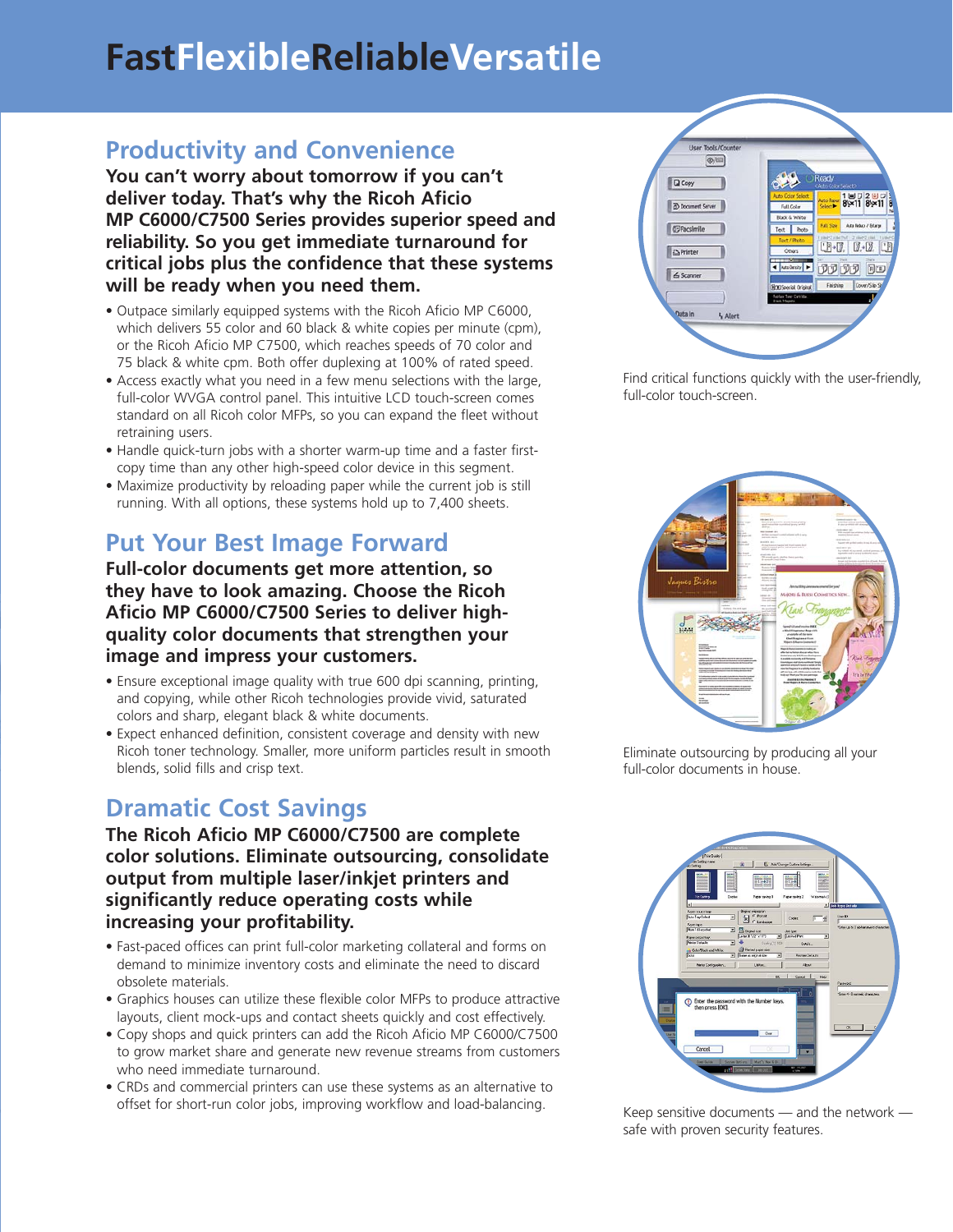# **SpeedQualityEfficientSecurity**

# **Highly Versatile Performance**

**Engineered to integrate multiple critical functions into a single, powerful system, the Ricoh Aficio MP C6000/C7500 Series includes an extremely versatile feature set.**

- Take advantage of a comprehensive array of copying, scanning, faxing and document storage capabilities, as well as multiple options for network printing.
- Select the Ricoh controller for streamlined production in general offices. Its icon-driven setup is very easy to operate, even for inexperienced users. Users can set up RPCS or PCL 5c drivers, with Adobe PS3 available as an option.

# **Flexible Professional Finishing**

## **Use the Ricoh Aficio MP C6000 and the Ricoh Aficio MP C7500 to produce the full-color, professionally finished documents. Both systems can be configured with a wide range of accessories.**

- Load virtually any paper grade up to 80 lb. Cover through the Paper Trays or up to 110 lb. Cover through the Bypass.
- Maximize uptime with an optional Large Capacity Tray that accommodates paper sizes up to 12" x 18", weights up to 110 lb. Cover, and holds up to 2,000 sheets.
- Entice customers to try new formats with a Z-Fold Unit that incorporates 11" x 17" sheets into 8.5" x 11" documents, or 8.5" x 11" sheets into 5.5" x 8.5" documents.
- Choose from three finishing options that collect, collate, and staple your documents, making them ready for distribution.

# **Advanced Security Technology**

## **Both MFPs employ sophisticated security features to protect confidential documents and system access from unauthorized users.**

- Ensure only authorized users and administrators gain access to the system with external (Windows, LDAP) and internal (basic and user code) authentication.
- Manage color usage more effectively by restricting access to color output (or other functions, such as finishing) by individual user.
- Rely on encryption to protect address book data, documents sent over the network and remote management access. The systems also support IP security protocols to encrypt every IP packet in the data stream for high-security applications.

## **Your Environmental Partner**



 $\alpha$ 

**RICOH** 

Micio

**Ricoh continues its long-standing commitment to developing solutions with environmentally friendly and superior energy- and supply-saving features, without compromising productivity, including:** 

- Quick Start-Up (QSU) Technology
- Power-Saving Sleep Mode
- Duplex and Combine Copy Modes
- Toner Recycling
- Low Noise Levels
- Minimal Ozone Emissions
- Restriction of Hazardous Substances (RoHS) Compliant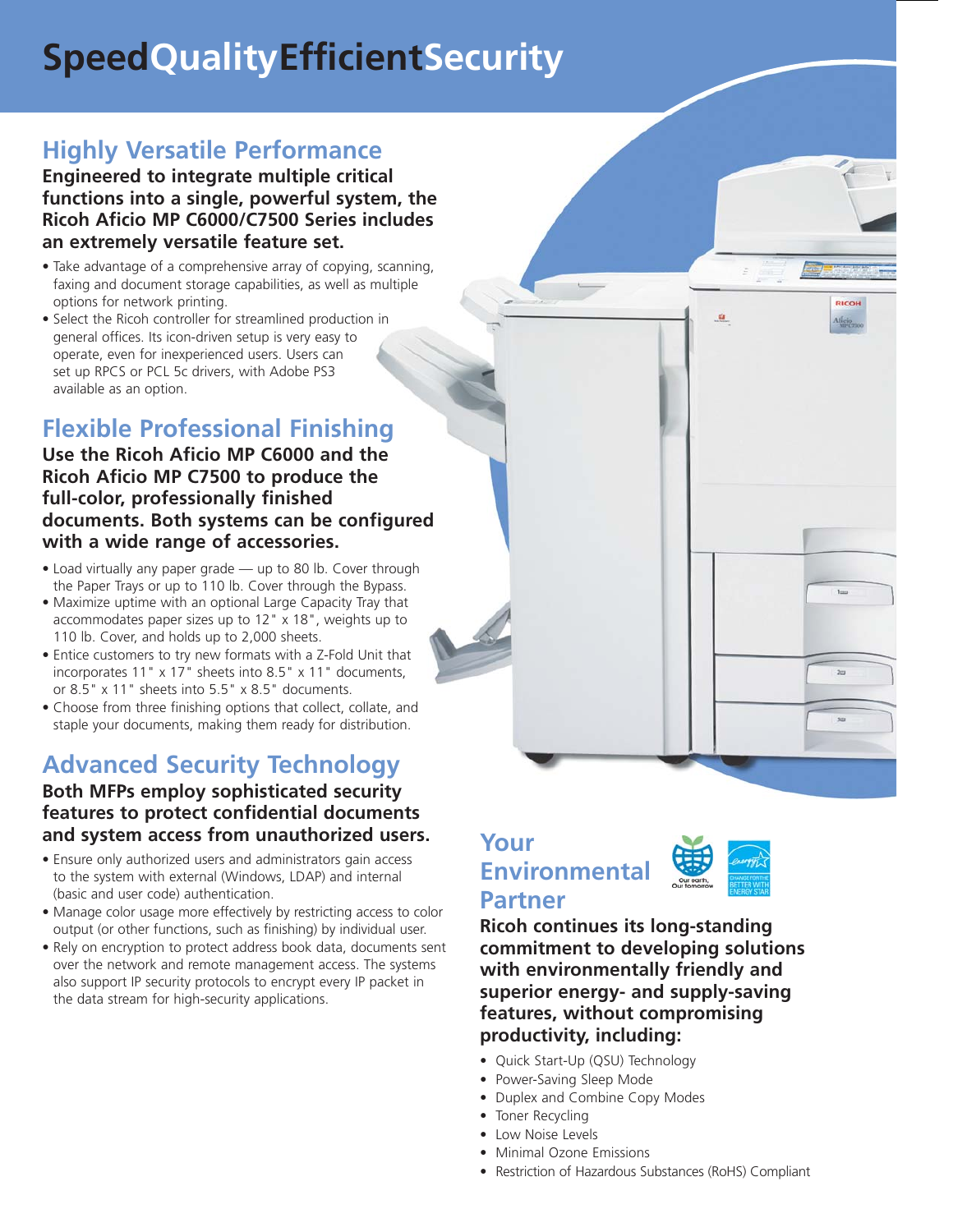# **Designed to Deliver Compelling Documents**

## **Versatile accessories boost quality and efficiency.**



**Tray, Two 550-sheet Paper Trays and Bypass (standard):** These MFPs hold 3,400 sheets in the standard configuration and up to 7,400 sheets with optional paper supplies.

**Optional Large Capacity Trays:** The A3/DLT tray holds 2,000 sheets, up to 12" x 18" and 110 lb. Cover. The A4/LT tray holds 4,000 sheets, up to 8.5" x 11" and 34 lb. Bond.

**Create a configuration that delivers the right features and functions for your most demanding customers.**



**SR4010 Finisher:** With the SR4010 Finisher, you can choose multiple staple locations on documents of up to 50 pages.



**SR5000 Finisher:** The SR5000 Finisher can staple up to 100 sheets and requires the Finisher Adapter Type C.



**SR4020 Booklet Maker:**  The SR4020 can staple up to 50 sheets in multiple positions or saddle stitch up to 15 sheets (60 page booklets).



**RT4000 DLT/LCT:** The RT4000 DLT/LCT utilizes the system Bypass Tray for a straight paper path. This helps to reliably feed up to 110 lb. Cover stock (300 g/m<sup>2</sup>), when combined with its Air Assist Unit.